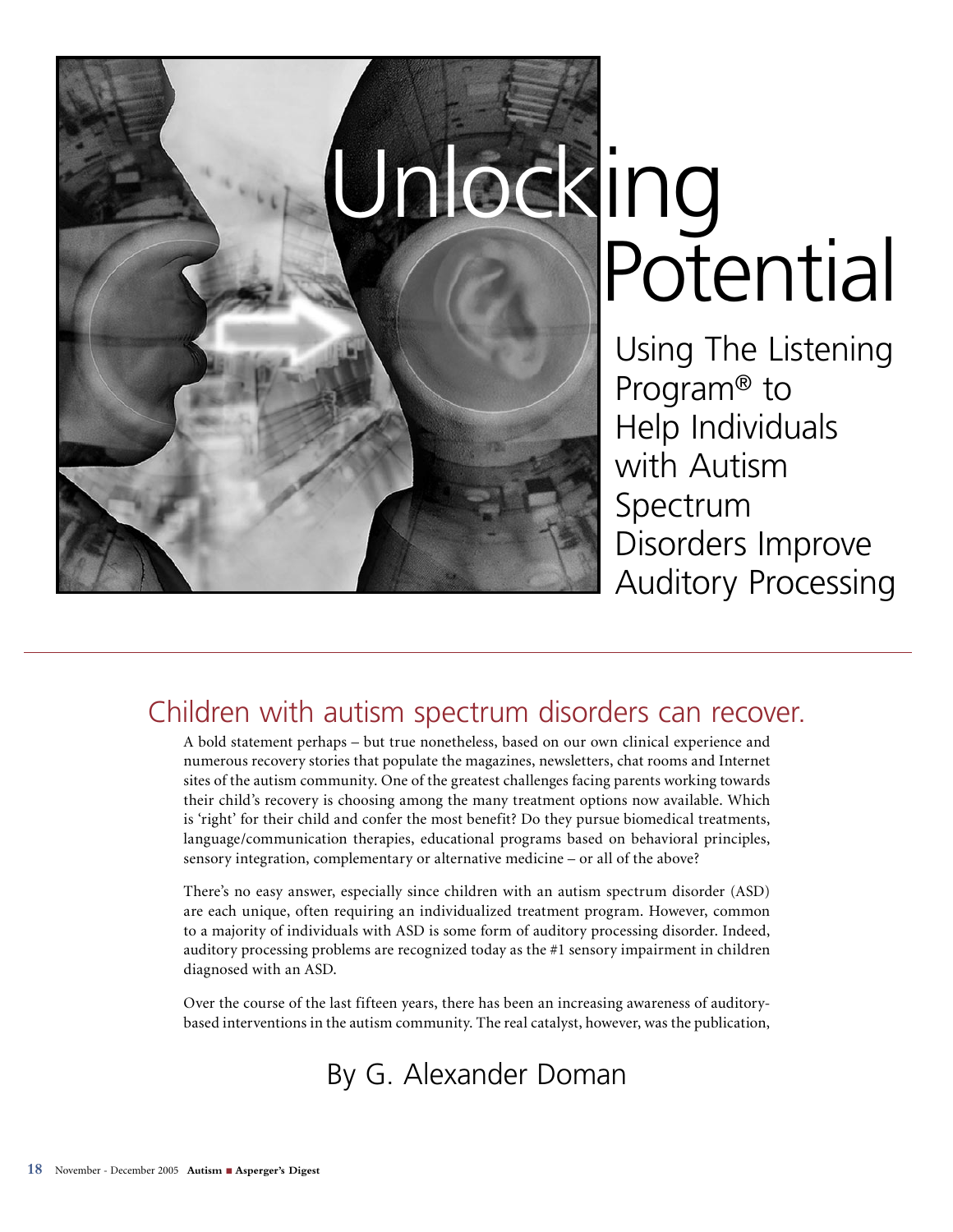in 1997, of Anabelle Stehli's book *The Sound of a Miracle: A Child Triumphs Over Autism*, a mother's account of her daughter Georgi's success with Auditory Integration Training. This groundbreaking book offered parents a powerful new possibility: that a child with an autism spectrum disorder could be helped – to the point of recovery even - by simply listening to special music through headphones. Since that time, attention to auditory processing difficulties in ASD children has resulted in a new understanding of the degree to which auditory impairments affect a child's ability to succeed, no matter what the form of intervention.

Should parents decide to include auditory stimulation as part of their child's treatment plan, there are some helpful things to know, beginning with a basic understanding of sensory processing.

# SENSORY PROCESSING

"Sensory processing" refers to our ability to take in information through our senses (touch, taste, smell, vision, hearing and movement), organize and interpret that information, and make a meaningful response.

Individuals on the autism spectrum experience varying degrees of abnormality in sensory processing. Common symptoms include over (hyper), under (hypo) or a fluctuating reactivity to sensory information in any single sensory channels or any combination of them. This sensory dysfunction can be observed in their misinterpreting sensory cues, becoming bombarded by their environment, seeking higher-than-normal sensory experiences, as well as a host of other symptoms.

When the brain misinterprets information coming through the sensory channels the result is developmental, attention, behavioral, emotional, social and learning problems. The world just doesn't 'make sense' for children with sensory dysfunction.

A child having difficulty processing information who is overresponsive to auditory sensation may feel that they are being bombarded by sound on a continual basis. They may attempt to minimize the perceived overload of auditory information by covering their ears, avoiding the sound source or actually shutting down and acting as if deaf. Some may make vocalizations, participate in auditory self stimulation, or have behavioral or emotional meltdowns. They will likely have difficulty recognizing and participating in conversational language

In order to improve the functioning of the individual with ASD we must identify and address each child's unique sensory processing impairments. Research has shown that the brain has a natural plasticity and that we can improve how the brain functions by stimulating the sensory channels with appropriate input, provided it has sufficient frequency, intensity and duration.

# THE AUDITORY CHANNEL

Individuals with ASD commonly experience auditory processing dysfunction in the following areas:

- Auditory attention- the ability to attend, focus or listen to something such as a parent's request to pick up their toys
- Filtering extraneous sound being able to 'tune out' the sound of the air conditioner in the classroom in order to concentrate on the assignment
- Sound discrimination at a more elementary level, being able to distinguish an 'm' from an 'n'; at the more advanced level, being able to distinguish change in voice tone to understand the emotional meaning being conveyed in language
- Temporal processing to process the basic elements of language (phonemes) one must be able to perceive the timing of rapidly changing sounds
- Auditory memory a fundamental skill essential for learning; the ability to receive, store, process, and recall information in a sequence such as a set of instructions like a homework assignment

Distortions in auditory perception make it difficult for the child to process the information needed to interact with his world; it affects much more than just his listening. Learning, behavior and communication abilities are all compromised by an auditory processing impairment.

The principle objective of any auditory stimulation method should be to reorganize and normalize the auditory system so that the full spectrum of sound is processed without distortion. What is the full spectrum of sound and how do we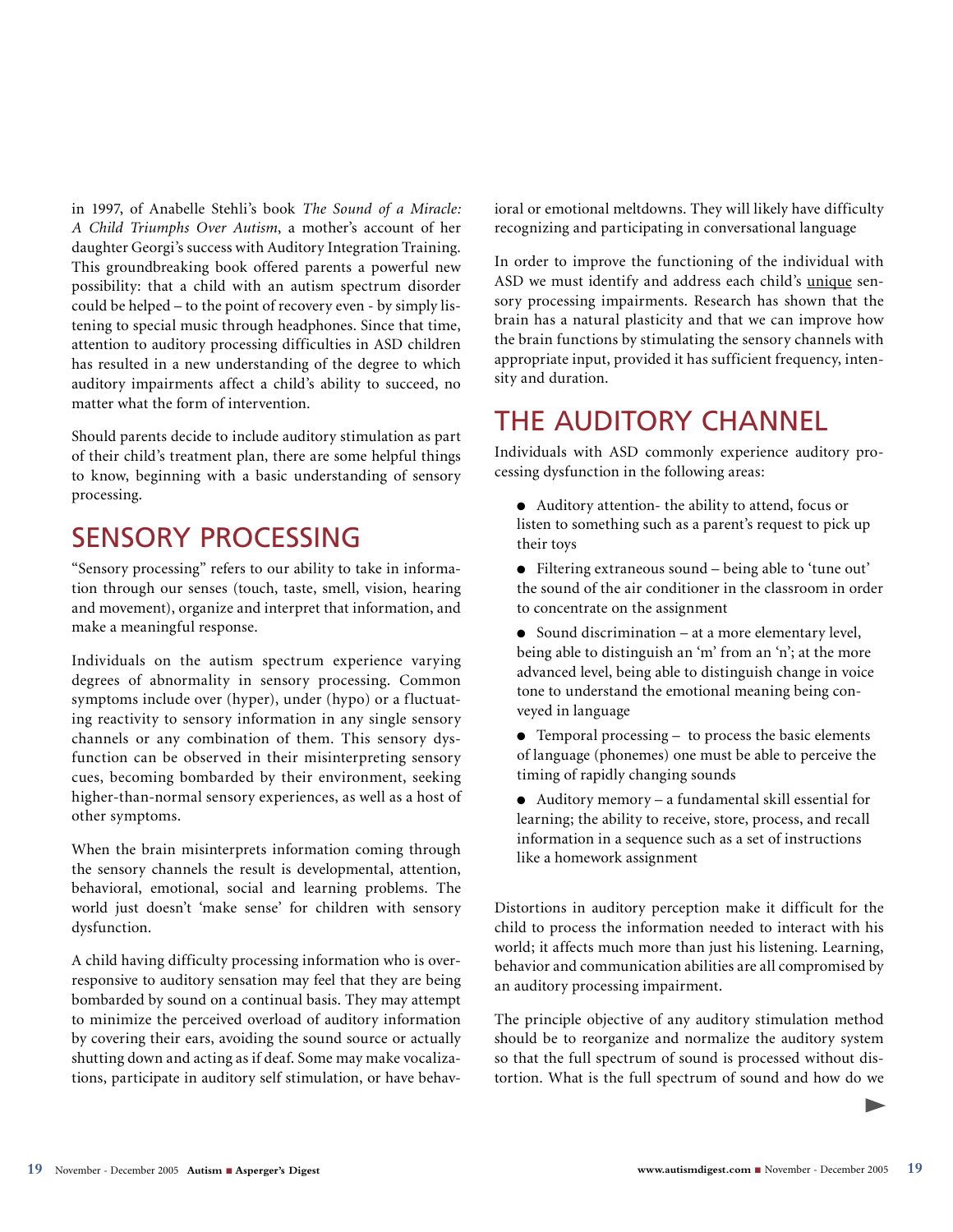stimulate the auditory system? That is where we turn to the field of psychoacoustics.

# PSYCHOACOUSTICS

Psychoacoustics is the study of the *subjective* human perception of sounds; that is, the *psychology* of acoustical perception. What we hear is more than just a combination of different sounds vibrating on our eardrums. Recognizing the different features that are important to auditory perception enables scientists and engineers to concentrate on audible features of sound and ignore those which are less important. For example, an acoustician relies on psychoacoustic information to design a concert hall, as does an audio engineer when developing hearing aids.

## How and what we hear

In simple terms, sound, which consists of air pressure waves, reaches the pinna (the visible portion of the outer ear), then travels down the auditory canal, through the ear drum, middle ear ossicles and temporal bones to the vestibular and cochlear organs of the inner ear. The inner ear then converts the mechanical energy of the sound waves into electrochemical messages. These messages are carried along the auditory nerve through an elaborate pathway that weaves through multiple areas of the brain until they reach the cortex where the messages are perceived and interpreted.

The audible spectrum of sound for human beings is approximately 20 Hz to 20,000 Hz. Hertz (Hz) is a unit of frequency named for the late German physicist who was the first to produce electromagnetic waves artificially. One Hertz has a periodic interval of one second. As an example the frequency range for language in North America is approximately 750- 4,000 Hz.

The question of what humans hear is not only a physiological question involving the structure and function of the ear and brain, but very much also a psychological issue. Some of the features important to perception include the frequency and intensity of sound, phase, masking and spatial origin. When the auditory system is functioning properly these work together in perfect harmony, like a birdsong in nature. However, when auditory dysfunction occurs, as it does in individuals with ASD, the ability to listen, learn and communicate is impacted due to the misperception of sound.

We have all experienced the subtle power of music. Often the first few notes of a familiar piece instantly change our perception and current state of consciousness. This is what psychoacoustics is all about. Listening to some of the great composers, such as Wolfgang Amadeus Mozart and Joseph

Haydn, we witness their intuitive understanding of this field. The balance of pitch, melody, tempo and harmony seem to combine effortlessly with the power to relax or stimulate the nervous system.

# AUDITORY STIMULATION **METHODS**

Auditory intervention is a growing field that started in 1950's France with the clinical research of Alfred Tomatis, MD. Dr. Tomatis can be credited with originating the practice of balancing auditory perception through the use of acoustically modified sound.

The Tomatis Method incorporates listening to the music of Mozart and the human voice, processed through a devise called the Electronic Ear, with delivery through air and bone conduction headphones. The primary purpose of the method is to retrain the auditory system and restore a normal perception of sound. When most parents mention 'auditory integration training', they are often referring to this method.

However, over one dozen different auditory stimulation methods have been developed since the original Tomatis Method. They include: So Listen™, LiFT™, Dynamic Listening™, Auditory Integration Training, Auditory Enhancement Training, Digital Auditory Aerobics, Kirby Auditory Modulation System, Sound Therapy International, SAMONAS™, EASE, Johansen, Therapeutic Listening™, and The Listening Program®.

These methods share one common trait: they are designed to reorganize the individual's auditory system through listening to acoustically modified music. The differences between the methods are vast however, and comparing them on an individual basis is beyond the scope of this article. Parents researching auditory stimulation methods can ascertain a program's suitability for their child by evaluating the following program components:

- Accessibility
- Cost
- Frequency, intensity and duration
- Ease of use
- Type and quality of music
- System used to modify music
- Methods of modifying music
- Practitioner training and continuing education
- Research and development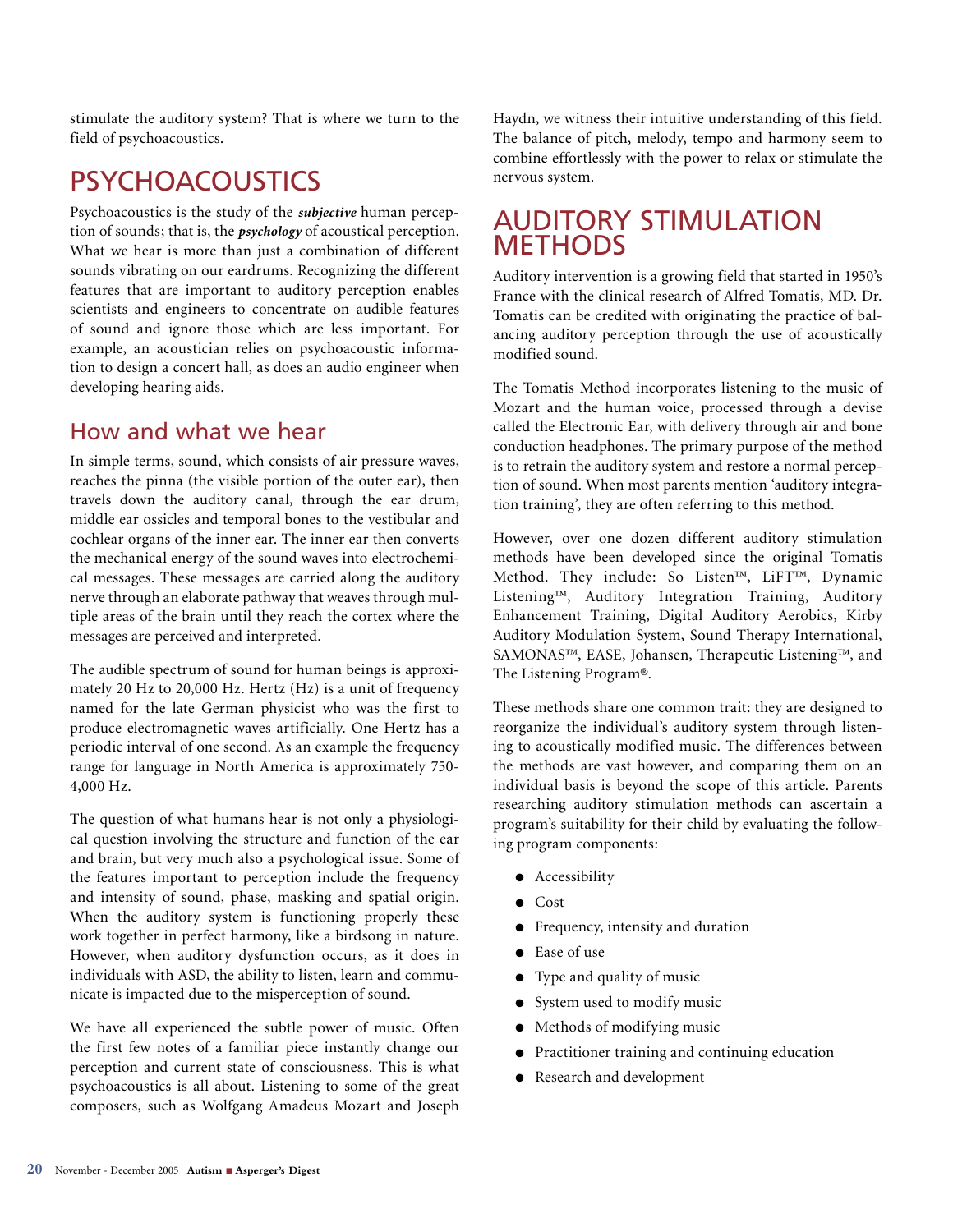# THE LISTENING PROGRAM

The Listening Program® (TLP) is a Music-Based Auditory Stimulation method that is accessible through an international network of trained TLP Providers in almost 30 countries. Over 1000 individuals are trained in North America alone. It is offered through professionals in private practice, clinics, hospitals, schools and other organizations, making it widely and easily accessible.

TLP programs are generally administered by the family in the home with consultation and monitoring by a trained TLP Provider. They

are designed to build the auditory skills an autistic child needs to effectively process sensory information. Consisting of audio CDs containing acoustically modified classical music, the program is easily administered at home in just 15-30 minutes a day and is comparatively inexpensive, with a typical family investing less than \$650 in materials.(This includes the CDs, CD player and high-quality headphones which they own and can use continually.) Provider service fees are relatively low and TLP is often cost-free to the family when offered through their child's school or subsidized through early intervention, education vouchers and other programs. Best of all, TLP is a promising intervention that can be combined with any other type of intervention a family may be using with their child.

The multidisciplinary development team for The Listening Program has training and clinical experience in the majority of auditory stimulation methods. This experience is coupled with backgrounds in medicine, neurodevelopment, occupational therapy, speech and language pathology, audio engineering, music and other fields. Extensive research and clinical testing is continually employed in the ongoing development of the TLP method. Empirical evidence is collected through client and clinician reports, independent research studies (school and university) and individual case studies. Empirical studies, including an extensive number of case studies on children with ASD, can be found online at www. advancedbrain.com.

Since TLP first became available in 1999, there has been a rapid increase in its application with children on the autism spectrum. This is due in part to the many successes children have experienced: increased engagement, emergent skills, improved sensory integration and auditory processing, and reduced sound sensitivity.

Five-year-old Jordan, diagnosed with Autism, had difficulty with auditory processing. After starting The Listening



Program the first change his mother noticed was that he was using pronouns properly; pronoun reversal had been a problem up until then. After several days she noticed he became more sensitive to feelings and was more affectionate than usual. He seemed to have better sentence structure and his sentences contained more detail. His school teacher noticed Jordan's improved attention to detail and that transitioning became easier for him – an area that had been especially difficult for Jordan.

# To create a permanent change in the brain, sensory stimulation must be delivered with sufficient frequency, intensity and duration.

Isabelle was diagnosed as Autistic Moderately Impaired by doctors at the University of Michigan following speech, behavior and other regressions the parents started to observe at 28 months. At age 3 she showed additional signs of auditory processing difficulties that lead her parents to The Listening Program. For example, when told to "touch mommy" she would touch her tummy.

Isabelle completed approximately 40 hours of listening with The Listening Program while still 3 and experienced gains in many areas. Her receptive and expressive language improved. Isabelle went from using limited sign language to speaking in couplets with a limited vocabulary. Attention and focus sharpened and she is initiating and completing projects. There is more expression in Isabelle's face and she has better motor coordination. Sleep patterns have improved, and she is trying and liking many more foods. She has also gained in maturity as a result of her improved behavior. Isabelle's parents are ecstatic and are continuing with her listening program to help maintain and build on these gains.

In order to create a permanent change in the brain, and bring about some of the positive changes described above, sensory stimulation must be delivered with sufficient frequency, intensity and duration.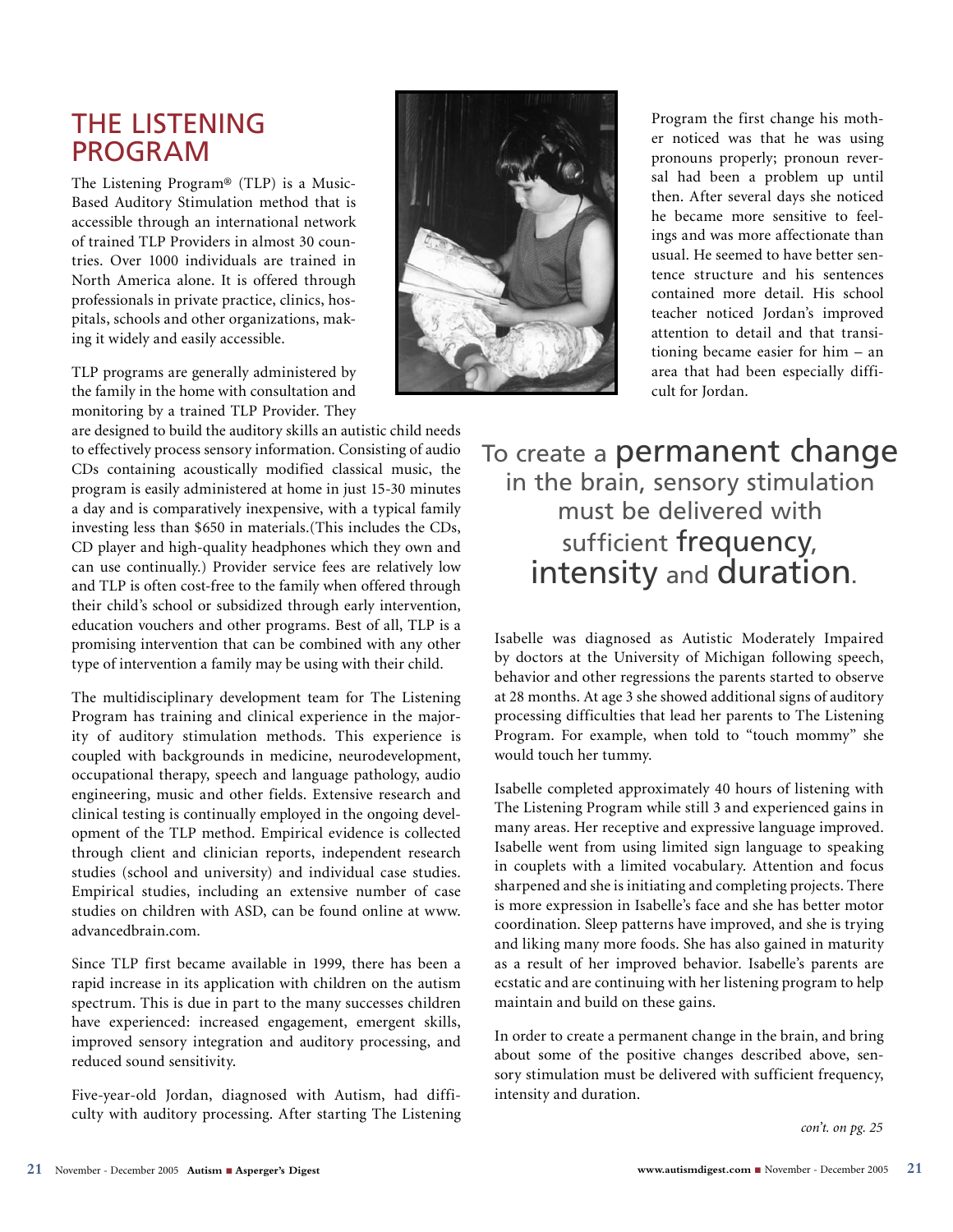### *Unlocking Potential - con't. on pg. 21*

- TLP is done 5 days per week with 2 days off
- Listening sessions are typically 15 minutes, once or twice a day
- Listening times are shortened for those who need less intensity
- There are options for listening with speakers rather than headphones
- CDs are available in four treatment categories at varying levels of intensity for program individualization
- Initial programs are typically 40-60 hours over the course of several months
- Maintenance listening is recommended to sustain and build on gains

# RECENT ADVANCEMENTS

Families and professionals with previous exposure to The Listening Program will be familiar with the TLP Classic and Kids CDs that have been used over the last several years. Although these programs have been highly effective and will continue to be offered, the need was identified to develop new CDs to address areas that require greater treatment focus, such as spatial awareness, temporal processing and auditory attention.

After two years of development, new CDs have been recently released which are of particular interest for children with ASD. All incorporate ABT's most recent psychoacoustic advancements, based on on-going research and professional/parent feedback, and meet ABT's high quality standards.

First is a set of four very gentle CDs called Full Spectrum Prelude, available in a Dolby Headphone™ version and also available in a new stereo speaker version for children not ready to wear headphones. This new category of TLP CDs is generally used at the start of a listening plan for children with ASD. It allows them to gradually be introduced to the method.

Second is the TLP Level One Kit which is available exclusively through TLP Certified Providers. This system includes 10 CDs developed in a sequence of four treatment categories: Full Spectrum, Sensory Integration, Speech and Language, and High Spectrum. Each category systematically addresses a different range of the audible sound spectrum. All the CDs are produced with Dolby Headphone and ABT's Spatial Surround™ technologies, which provide better sound quality, a more natural listening experience, improved spatial training and more.

Other developments include the introduction of a clinicbased bone conduction system for TLP that is coupled with home-based listening to better address vestibular stimulation. In addition, clinical testing is underway for Spatial Surround™ HD. This promising development incorporates the use of a surround sound system for schools, clinics and eventually homes, providing TLP on the new High Definition DVD Audio format that eliminates the need for headphones.

The Listening Program can be an effective intervention tool for children on the autism spectrum. However, since not every child will benefit in the same way, TLP should always be considered as part of a holistic treatment plan.

At Advanced Brain Technologies we believe it is critical to continue our research and development of the TLP method and the continuing training and education of TLP Providers. For whatever part The Listening Program may play in improving auditory processing and unlocking a child's potential to succeed in all areas of life, we feel a tremendous responsibility to ensure its safety, accessibility, quality and effectiveness.

ڪ

To learn more about ABT programs, which include The Listening Program®, SoundHealth®, Music for Babies™, BrainBuilder®, BrainBuilder.com, Shelly's Interactive Computer Learning Series™, Listening Trainer™, and ABT Audio's Spatial Surround® HD systems call (801) 622-5676 or visit www.advancedbrain.com. Professionals interested in becoming TLP Certified Providers can find more info at www.tlpprovider.com.

**G. Alexander Doman** is the Founder, President and CEO of Advanced Brain Technologies. He is the third generation of a pioneering family of neurodevelopment specialists working with pediatric and adult populations since the 1940's. Prior to founding ABT in 1998, he served as Executive Director of the National Academy for Child Development.

Each year, Alex trains hundreds of health, therapeutic, education, and music professionals, and regularly lectures at international conferences and seminars. He is co-author of the upcoming book *Music for Your Brain*.